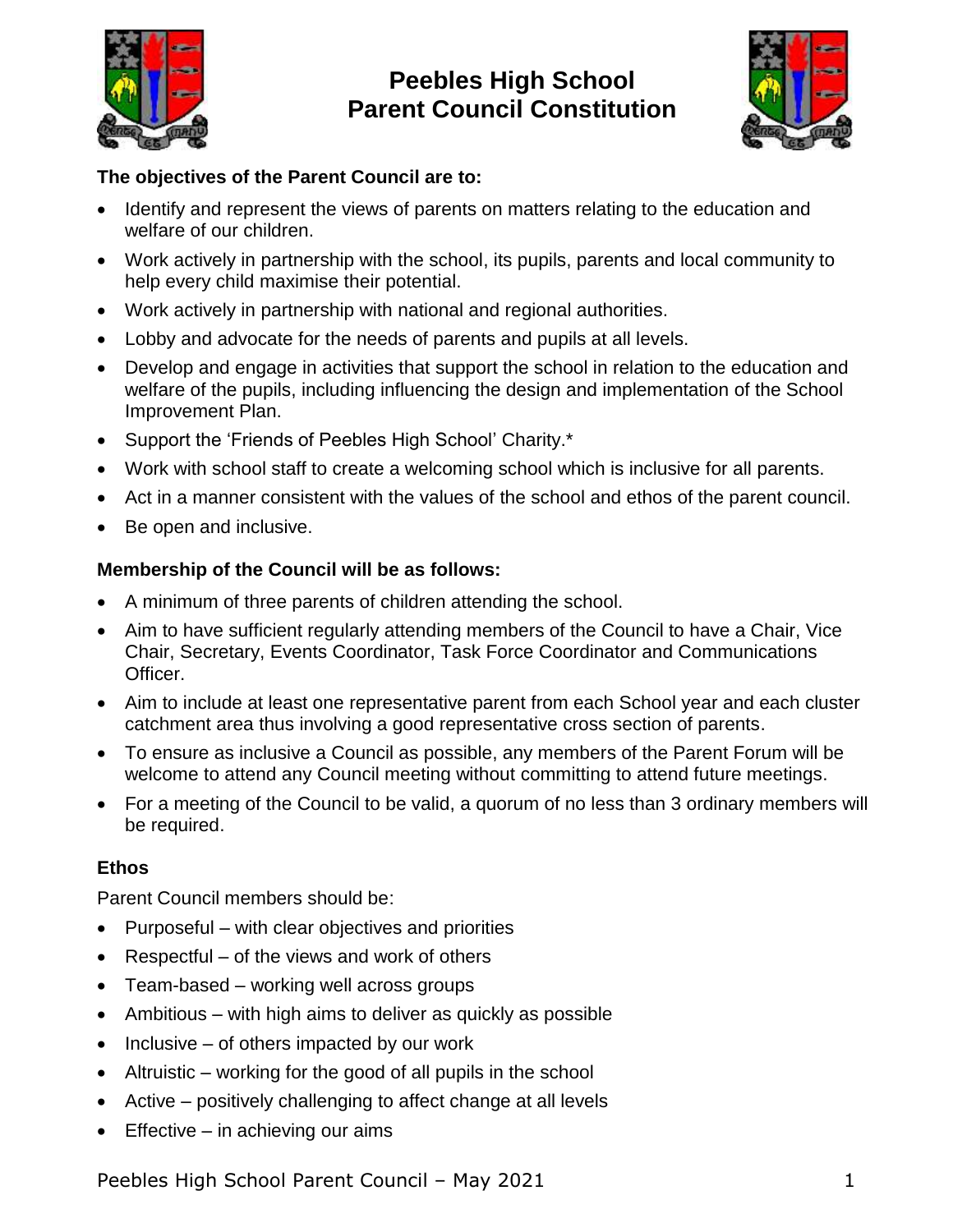## **Appointment of Council members**

All parents of a child at the school are automatically members of the Parent Forum and are therefore eligible to participate in any of the activities that parent led groups contribute to the school. Any Parent Forum member is eligible to become an ordinary member of the Parent Council if they wish to commit to regularly attend meetings and are happy to receive direct communications.

There are several formal roles that are usually filled by ordinary members who have previously served on the Council for a period of at least one year. Nominations for these 'post-holder' positions can come from anyone within the Parent Forum but should be formally nominated by an existing post-holder and seconded by another post-holder to be put forward for consideration and a vote. Only existing members can vote for nominated candidates.

Any shortfalls in the make-up of the Council will be made up by subsequently calling for volunteers.

#### **Termination of Council membership**

If a Council member acts in a way that is considered by other members to undermine the objectives of the Council or is inconsistent with the values of the school or the ethos of the Council, their membership of the Council and any sub-groups will be suspended. Such action should only be taken after a vote of post-holders which can be initiated by any two members and would be confirmed in writing to the member.

### **Post-holders**

The Parent Council will be chaired by a parent of a child attending Peebles High School and it is expected that other post-holders will also be parents of pupils attending the school at the time of selection. Post-holders will be re-selected on an annual basis at the AGM and roles can be shared between 2 or more members. The Secretary to the Council need not be a member of the Parent Council or Parent Forum and will be paid an annual honorarium as agreed with SBC.

Chair and Vice-Chair should, in the first instance, be chosen from existing post-holders. If no existing post-holder is nominated, then an initial search from within ordinary members and then onto the wider parent forum should be undertaken for someone displaying the right qualities and level of experience. Any viable candidates, as above, should usually be nominated and appointed by majority vote of the existing post-holders and confirmed at a Parent Council meeting before being ratified at an AGM.

The Parent Council will aim, as a matter of principle, to make sure no one person remains in the Chair for more than three years, or four years under exceptional circumstances where continuity is desirable.

The outgoing Chair should preferably be available as a member of the Parent Council to act as mentor for the new Chair for a period of one year. If no suitable candidates are nominated, the post-holders can agree to Chair / Vice-Chair as a forum for an interim period until a suitable replacement is nominated.

### **Parent Council Working Groups**

Any member of the Parent Forum may be a member of any working groups formed by the Parent Council. Details of any such groups will be given on the school website. Friends of Peebles High School is the permanent working group responsible for fundraising. Other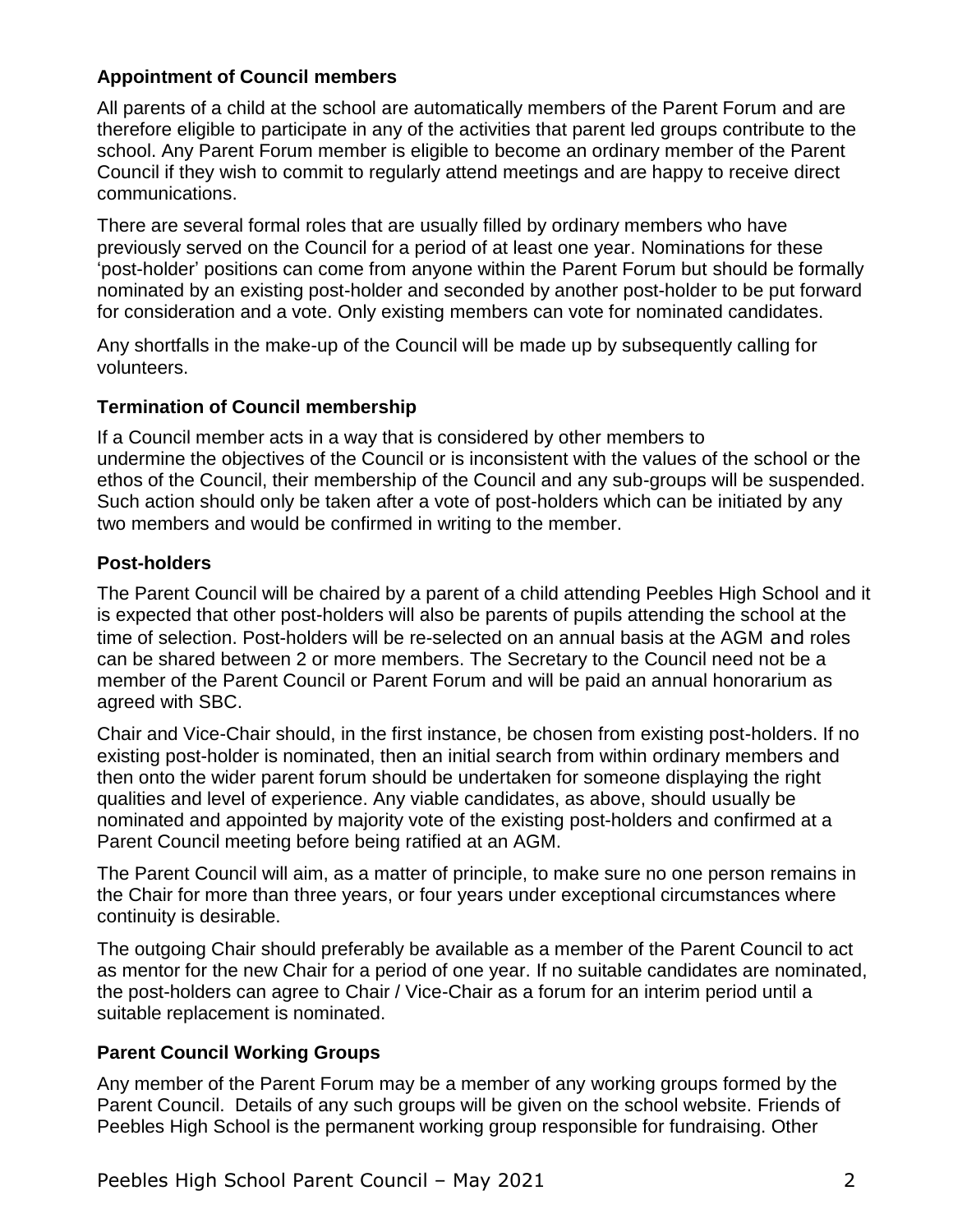working groups are expected to emerge from the school improvement plan and would be expected to contract in partnership with the school on the purpose and outcomes of the work and be reviewed at least annually. It is expected that working group members are representatives of the Parent Council and will be asked to uphold our values in all dealings with stakeholders and in particular school staff.

Members of working groups will not have to attend Parent Council meetings, although it is intended that the Working Group Lead or another representative will. Working Groups may create short-term subgroups for a specific purpose. Subgroups should have a nominated Coordinator and will report to the Working Group Lead.

## **Parent Council meetings and operation**

The Parent Council will meet at least once in every school term. Meetings will ordinarily be conducted on a face-to-face basis, however may be held on a virtual basis to allow higher levels of attendance or due to external factors preventing a physical meeting. Such meetings shall use recognised video or tele-conference software and be treated in all other ways as formal meetings.

The agenda should include matters of interest raised by the Parent Forum that can then be progressed further by the Council, one of its working groups or subgroups. Any members of the Parent Forum will be welcome to attend any Council meeting and participate fully in the meeting. Post-holders may meet more regularly to discuss routine or confidential matters.

If the Council is unable to unanimously agree a course of action at any meeting, a vote shall be taken, subject to there being at least 12 members present (either post-holders or ordinary members). Each member present at the meeting will be allocated one vote for each Council meeting they have attended in the previous 12 months (for example attending four previous meetings will equate to four votes). The Chair will have a casting vote in the event of a tie. Should there be fewer than 12 members present, the vote will be carried over to the next meeting of the Council. Should there continue to be fewer than 12 members present at that meeting, the issue will be referred to the wider Parent Forum for consultation and the decision based on the outcome of that consultation.

Any two post-holders can request that an additional meeting be held, and all members of the Parent Council will be given at least one week's notice of date, time and place of the meeting.

### **Non-parent attendees**

The Parent Council may invite non-parents to attend Council meetings. The Rector will attend meetings as of right, but two or three other members of staff may attend regularly where required, and the Head Prefects may also attend as pupil representatives if desirable. Other members of staff might be asked to a specific meeting either to introduce them to the Parent Forum or to discuss a relevant agenda item. Similarly, Scottish Borders Council representatives and other community or business organisation representatives might be asked to meetings where there are relevant items being considered.

# **Co-opted members**

No less than two-thirds of the regularly attending Parent Council will be made up of Parent Forum members, with the balance being the optional appointment of co-opted (non-parent) members to assist the Council with its functions. Any co-opted members will be invited to serve for a period of one year after which time the post-holders will review and consider requirements for co-opted membership.